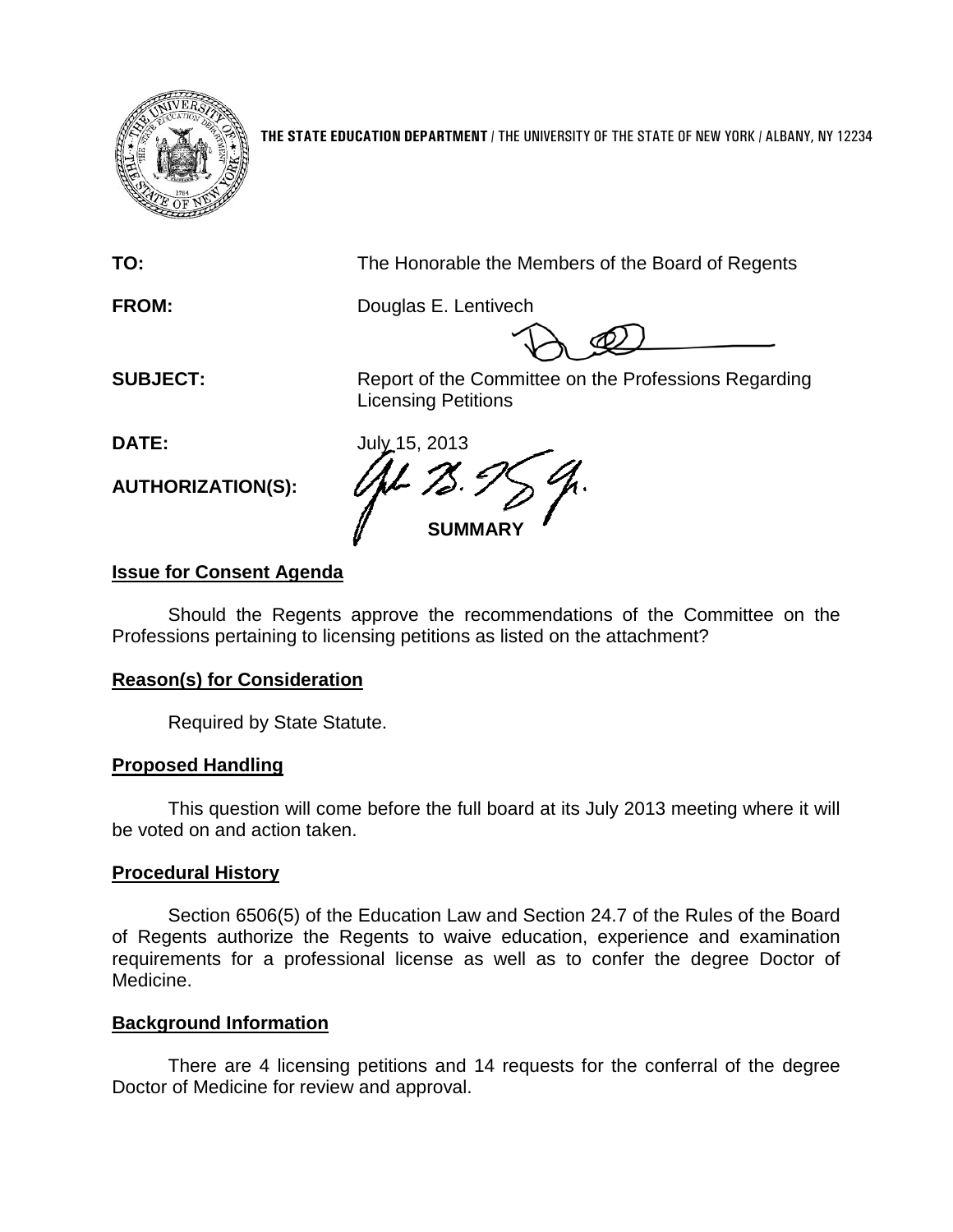# **Recommendation**

It is recommended that the Regents approve the recommendations of the Committee on the Professions regarding licensing petitions.

# **Timetable for Implementation**

Approval of the Committee on the Professions' recommendations will be effective July 22, 2013.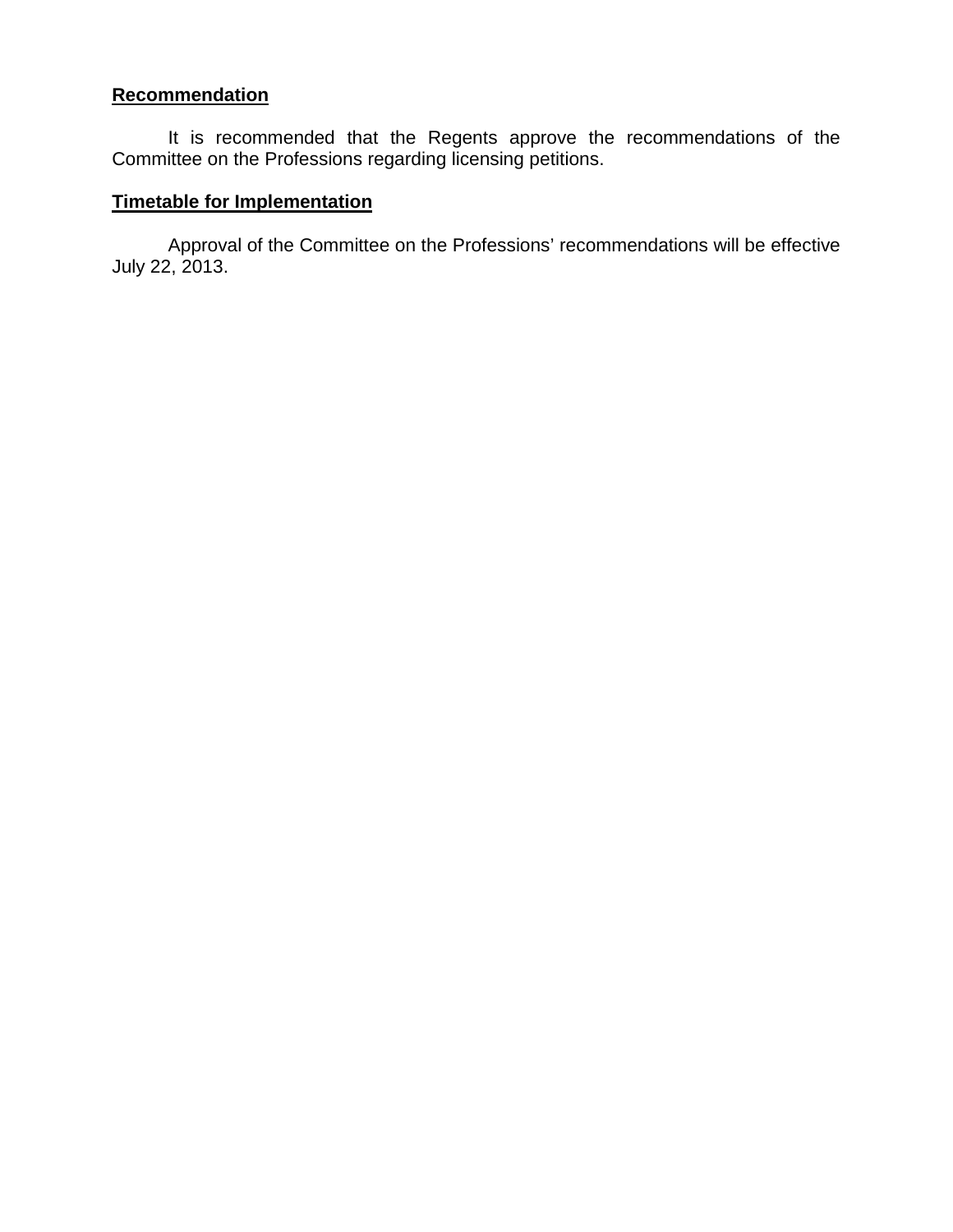#### **Cases Presented to Board of Regents on July 22, 2013 SUMMARY REPORT** PROFESSION EDUCATION EXAMINATION Experience | Confer Degree Pre-Professional | Professional Post-<br>Graduate Proficiency | Licensing Certified Public Accountancy 13-10-07 to

| Certified<br>Public<br>Accountancy |                            |  | 13-10-07<br>to<br>13-11-07 |                                  |     |
|------------------------------------|----------------------------|--|----------------------------|----------------------------------|-----|
| Medicine                           |                            |  |                            | 13-125-60C<br>to<br>13-138-60C   |     |
| Dentistry                          | 13-06-50<br>to<br>13-07-50 |  |                            |                                  |     |
| <b>OTHER</b>                       |                            |  |                            | Total for fiscal year to date:   | 95  |
|                                    |                            |  |                            | Total for calendar year to date: | 151 |

Doctor of Medicine Three-Year Limited License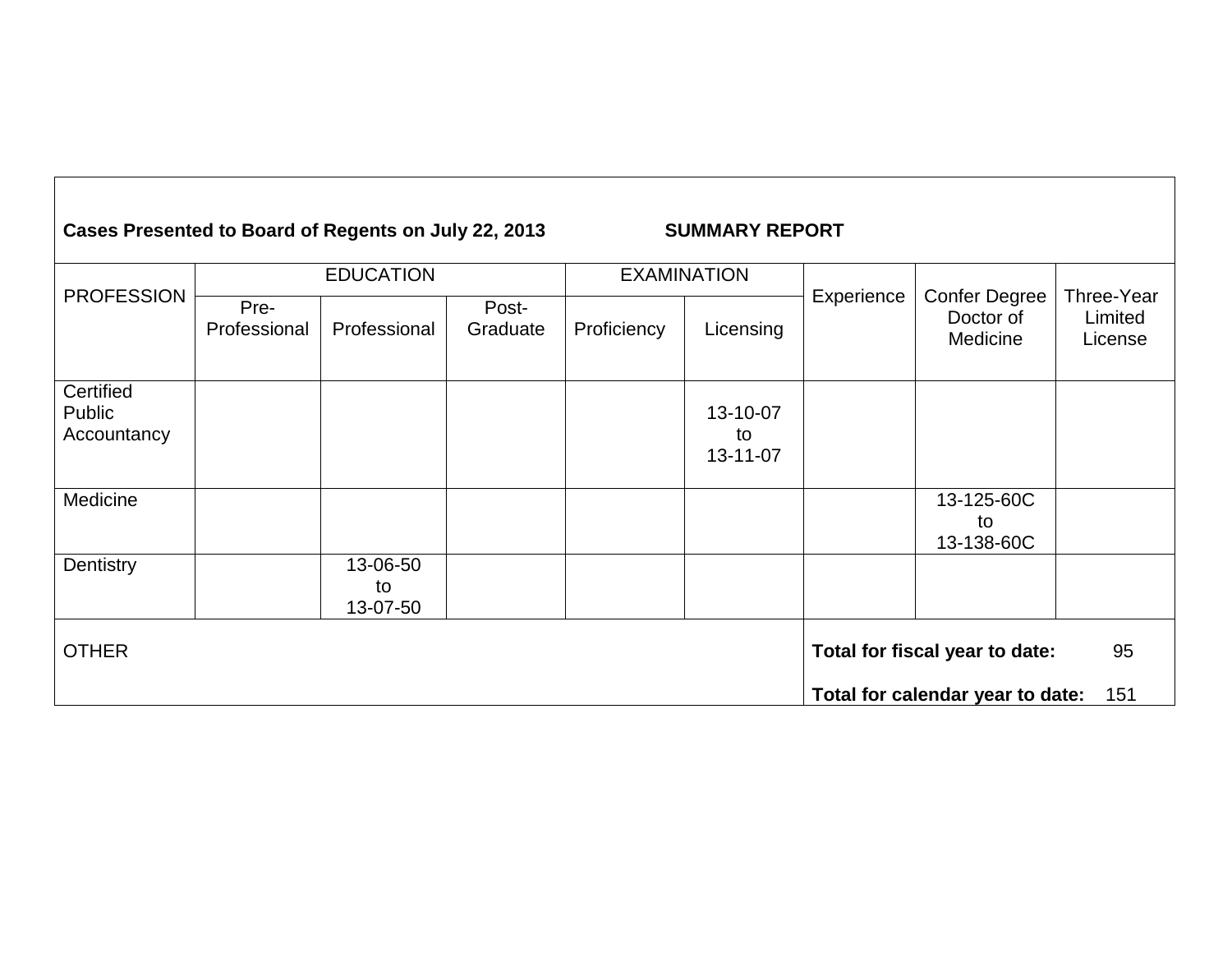#### **CERTIFIED PUBLIC ACCOUNTANCY**

13-10-07 Isaac Altman Brooklyn, New York 11210

(Touro College, New York, New York, Bachelor of Science in Business Management and Administration: Accounting, September 2006)

Petition for: Acceptance of passing grades on the Uniform Certified Public Accountancy Examination.

Statement of Problem: Isaac Altman, an applicant for licensure as a CPA, recently passed the four parts of the Uniform CPA Examination. However, he exceeded by 29 months the 18-month time conditioning period in which to complete the examination requirements.

Mr. Altman received conditional credit for passing the Auditing and Attestation (AUD) section of the Examination in July 2008. Under the 18-month conditioning requirements, he needed to pass the remaining three sections by March 31, 2010, which is 18 months from the last day of the quarter in which the exam was passed, in order to retain credit for AUD.

Mr. Altman sat for, and passed, the Regulation (REG) section of the exam in August 2009 on his fourth attempt and before the conditional credit for AUD expired. He then attempted to sit for and failed the remaining two sections, Financial Accounting and Reporting (FAR) once and Business Environment and Concepts (BEC) three times, before his conditional credit for AUD expired in March 2010. In total, Mr. Altman attempted BEC six times beginning July 2007 and finally passed the section in May 2011, 14 months outside the conditioning requirements. Additionally, he attempted FAR seven times beginning January 2010 and passed the section in August 2012, 29 months outside the conditioning requirements.

Mr. Altman's ability to effectively prepare for, and sit for, the various sections of the exam was impeded by a long-term medical condition that can be unpredictable, as well as the side effects from medication taken for this condition. While Mr. Altman did have an approved reasonable accommodation by the Certified Public Accountant Examination Services while taking the individual exam sections, his neurologist, who treated him throughout his examination history, recommended that four times the amount of time to pass the exam was necessary, which is 72 months. Mr. Altman was able to pass all four parts of the Uniform CPA Examination in 49 months.

Based on the documentation provided and Mr. Altman's perseverance on the various sections of the exam, the Executive Secretary of the State Board for Public Accountancy, with the support of the Board for Public Accountancy, recommends that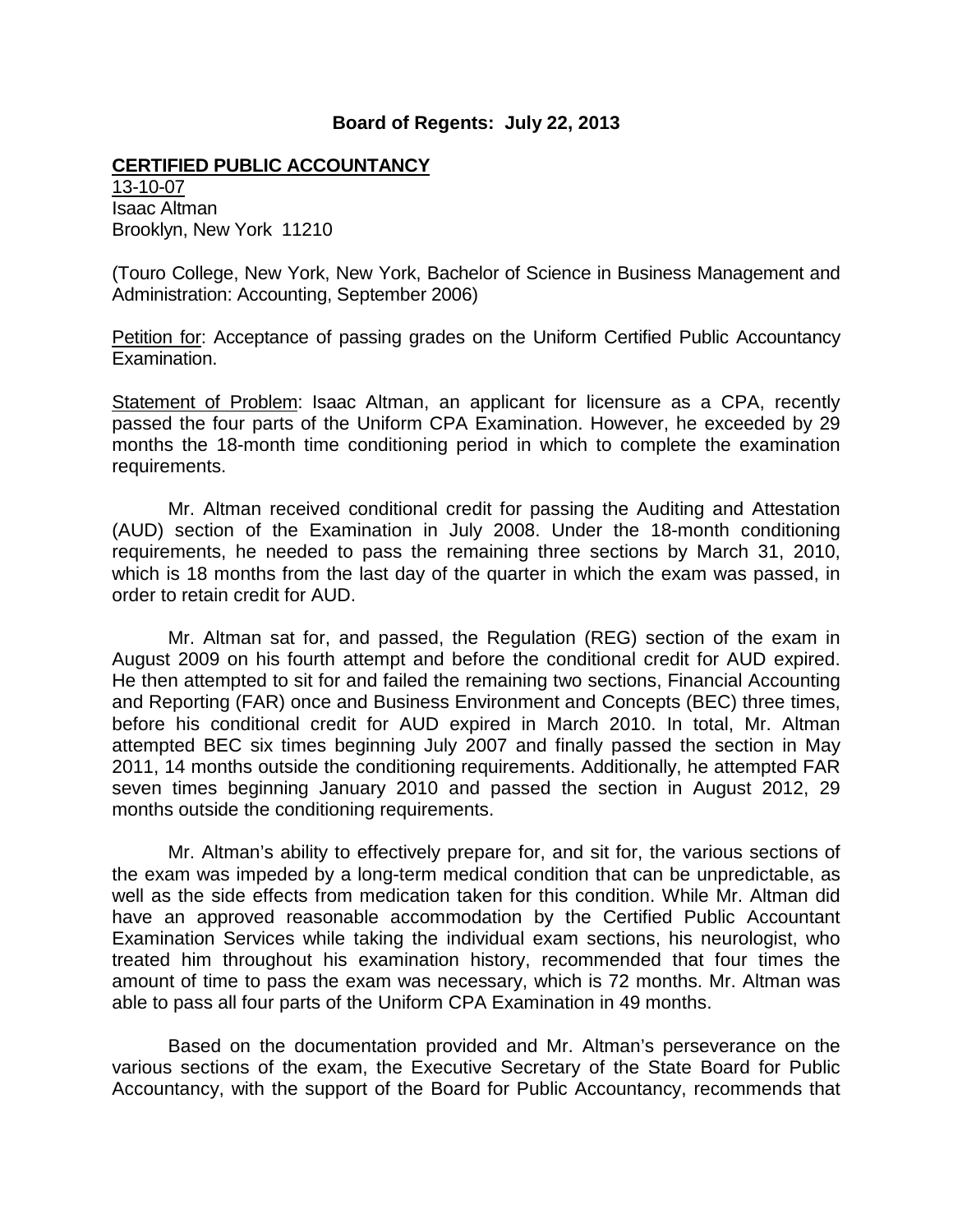his petition to waive the 18-month requirement to pass all four parts of the Uniform CPA Examination be approved.

| <b>APPLICABLE REQUIREMENTS:</b>                                                            | <b>QUALIFICATIONS:</b>                                                                                                                            |
|--------------------------------------------------------------------------------------------|---------------------------------------------------------------------------------------------------------------------------------------------------|
| Section 7404 of Education Law and Part<br>70 of the Commissioner's Regulations<br>require: |                                                                                                                                                   |
| (1) A bachelor's or higher degree based<br>on a program in accountancy.                    | (1) Touro College, New York, New York,<br><b>Bachelor of Science in Business</b><br>Management and Administration:<br>Accounting, September 2006. |
| (2) Passing scores on the Uniform CPA<br>Examination.                                      | (2)(a) July 2008: Auditing and Attestation<br>(passing score).                                                                                    |
|                                                                                            | $(2)(b)$ August 2009: Regulation (passing<br>score).                                                                                              |
|                                                                                            | (2)(c) May 2011: Business Environment<br>and Concepts (passing score).                                                                            |
|                                                                                            | (2)(d) August 2012: Financial Accounting<br>and Reporting (passing score).                                                                        |
| (3) Two years of satisfactory experience.                                                  |                                                                                                                                                   |

RECOMMENDATION: The Committee on the Professions, in concurrence with the Executive Secretary of the State Board for Public Accountancy, recommends that the applicant's petition for acceptance of passing grades on the Uniform CPA Examination be accepted.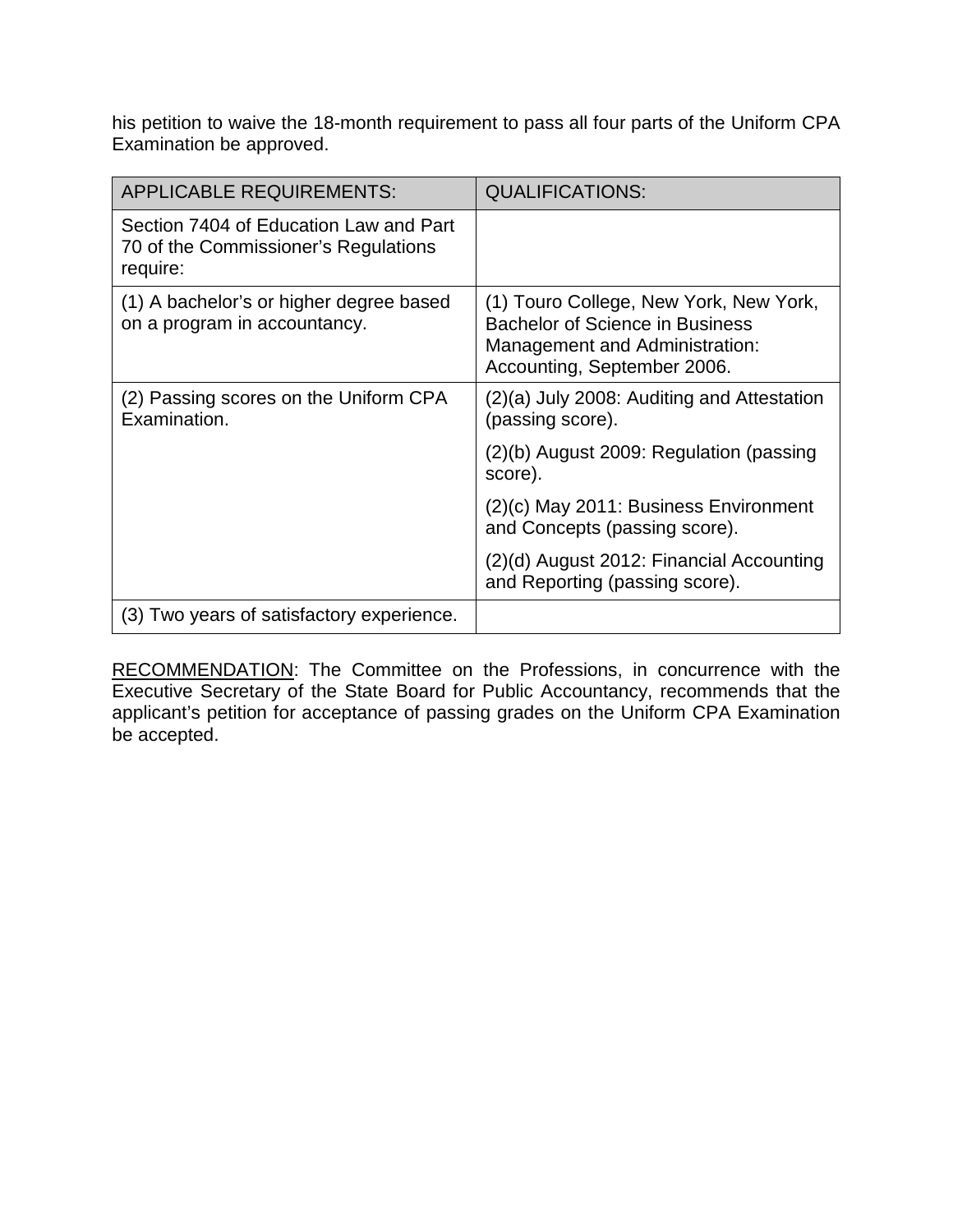### **CERTIFIED PUBLIC ACCOUNTANCY**

13-11-07 Tatjana Mitrovic Riverdale, New York 10463

(Herbert H Lehman College, Bronx, New York, Master of Science in Accounting, May 2009)

Petition for: Acceptance of passing grades on the Uniform Certified Public Accountancy Examination.

Statement of Problem: Tatjana Mitrovic, an applicant for licensure as a CPA, recently passed the four parts of the Uniform CPA Examination. However, she exceeded the 18 month time conditioning period in which to complete the examination requirements.

Ms. Mitrovic received conditional credit for passing the Financial Accounting and Reporting (FAR) section of the Examination in April 2011. Under the 18-month conditioning requirements, she needed to pass the remaining three sections by December 31, 2012 in order to retain credit for FAR.

Ms. Mitrovic sat for, and passed, the Regulation (REG) section in May 2012. She passed the Business Environment and Concepts (BEC) section on her fifth attempt in August 2012. Ms. Mitrovic sat for, and failed, the Auditing and Attestation (AUD) section four times. She then passed AUD on her fifth attempt in April 2013, 4 months after she lost conditional credit for FAR.

Ms. Mitrovic's ability to effectively prepare for, and sit for, the exam was significantly compromised during the ten-month period from February 2012 through December 2012 due to a documented medical condition. Ms. Mitrovic did continue to sit for both the FAR and AUD sections of the exam during this period, but was not able to prepare or focus effectively enough to pass, due to the medical issue.

Based on the documentation provided and Ms. Mitrovic's success on all four parts of the Examination, the Executive Secretary of the State Board for Public Accountancy supports her petition to waive the 18-month requirement to pass all four parts of the Uniform CPA Examination.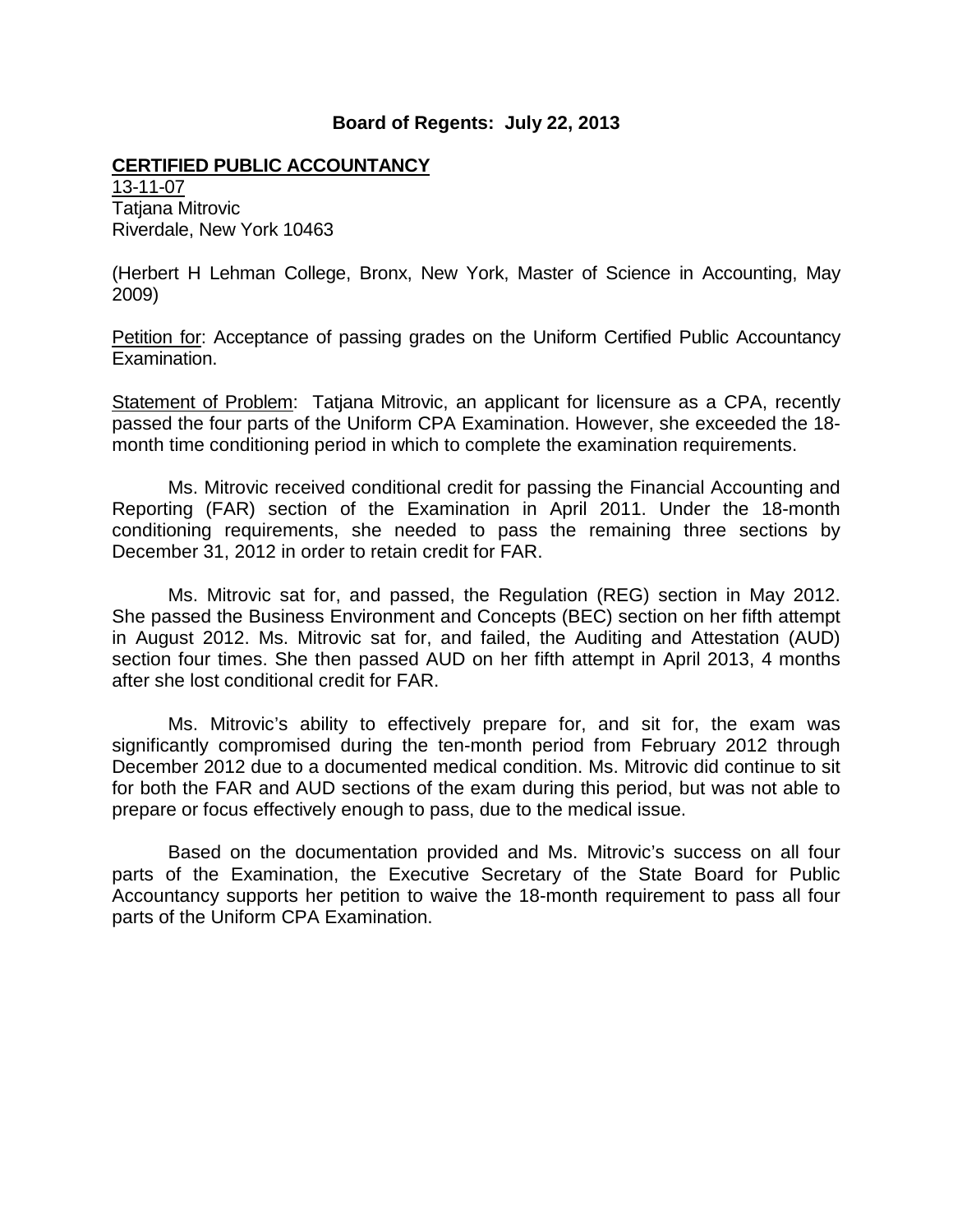| <b>APPLICABLE REQUIREMENTS:</b>                                                            | <b>QUALIFICATIONS:</b>                                                                          |
|--------------------------------------------------------------------------------------------|-------------------------------------------------------------------------------------------------|
| Section 7404 of Education Law and Part<br>70 of the Commissioner's Regulations<br>require: |                                                                                                 |
| (1) A bachelor's or higher degree based<br>on a program in accountancy.                    | (1) Herbert H Lehman College, Bronx,<br>New York, Master of Science in<br>Accounting, May 2009. |
| (2) Passing scores on the Uniform CPA<br>Examination.                                      | 2)(a) April 2011: Financial Accounting<br>and Reporting (passing score).                        |
|                                                                                            | (2)(b) May 2012: Regulation (passing<br>score).                                                 |
|                                                                                            | $(2)(c)$ August 2012: Business<br><b>Environment and Concepts (passing</b><br>score).           |
|                                                                                            | (2)(d) April 2013: Auditing and Attestation<br>(passing score).                                 |
| (3) Two years of satisfactory experience.                                                  |                                                                                                 |

RECOMMENDATION: The Committee on the Professions, in concurrence with the Executive Secretary of the State Board for Public Accountancy, recommends that the applicant's petition for acceptance of passing grades on the Uniform CPA Examination be accepted.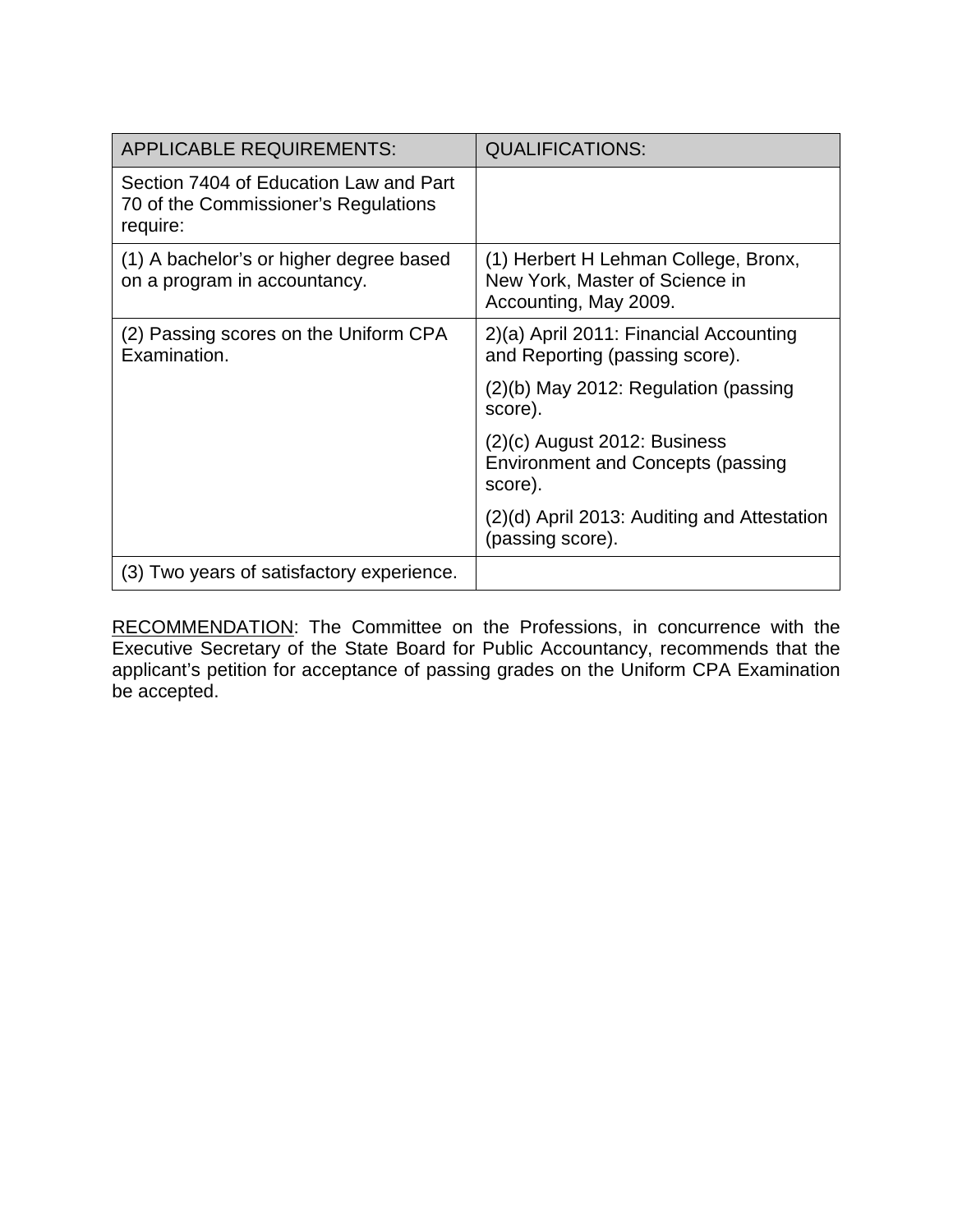## **DENTISTRY**

13-06-50 Alan Martinez Lopez Seven Hills, Ohio

(Universidad Nacional Autonoma de Honduras, Facultad de Odontologia, Tegucigalpa, Honduras, Doctor en Cirugia Dental, December 1999)

Petition for: Acceptance of education.

Statement of Problem: Dr. Martinez Lopez did not complete the two academic years of study required in an accredited dental school program culminating in certification that the applicant has achieved the level of knowledge and clinical proficiency expected of a graduate of that school. Such study is required for applicants completing a program of dental education in an unregistered or unaccredited dental school. However, he enrolled in the two-year Advanced Education in General Dentistry at the Eastman Institute for Oral Health of the University of Rochester and completed the program in December 2008. This program is acknowledged by the State Board for Dentistry as the substantial equivalent of the two-year program required in regulation.

| <b>APPLICABLE REQUIREMENTS:</b>                                                                                                                                                                                                           | <b>QUALIFICATIONS:</b>                                                                                                                                                                                                                                             |
|-------------------------------------------------------------------------------------------------------------------------------------------------------------------------------------------------------------------------------------------|--------------------------------------------------------------------------------------------------------------------------------------------------------------------------------------------------------------------------------------------------------------------|
| Section 61 of the Regulations of the<br><b>Commissioner of Education requires:</b>                                                                                                                                                        |                                                                                                                                                                                                                                                                    |
| (1) Not less than 60 semester hours of<br>pre-professional education including<br>courses in general chemistry, organic<br>chemistry, biology or zoology, and<br>physics.                                                                 | $(1)$ See qualification #2.                                                                                                                                                                                                                                        |
| (2) Four academic years of dental<br>education culminating in a degree in an<br>acceptable dental school.                                                                                                                                 | (2) Six years of acceptable pre-<br>professional and professional dental<br>education culminating in the degree of<br>Doctor en Cirugia Dental, Universidad<br>Nacional Autonoma de Honduras,<br>Facultad de Odontologia, Tegucigalpa,<br>Honduras, December 1999. |
| (3) Two academic years of study in an<br>accredited dental school program<br>culminating in certification that the<br>applicant has achieved the level of<br>knowledge and clinical proficiency<br>expected of a graduate of that school. | (3) Two-year Advanced Education in<br>General Dentistry at the University of<br>Rochester, Eastman Institute for Oral<br>Health, Rochester, New York, December<br>2008.                                                                                            |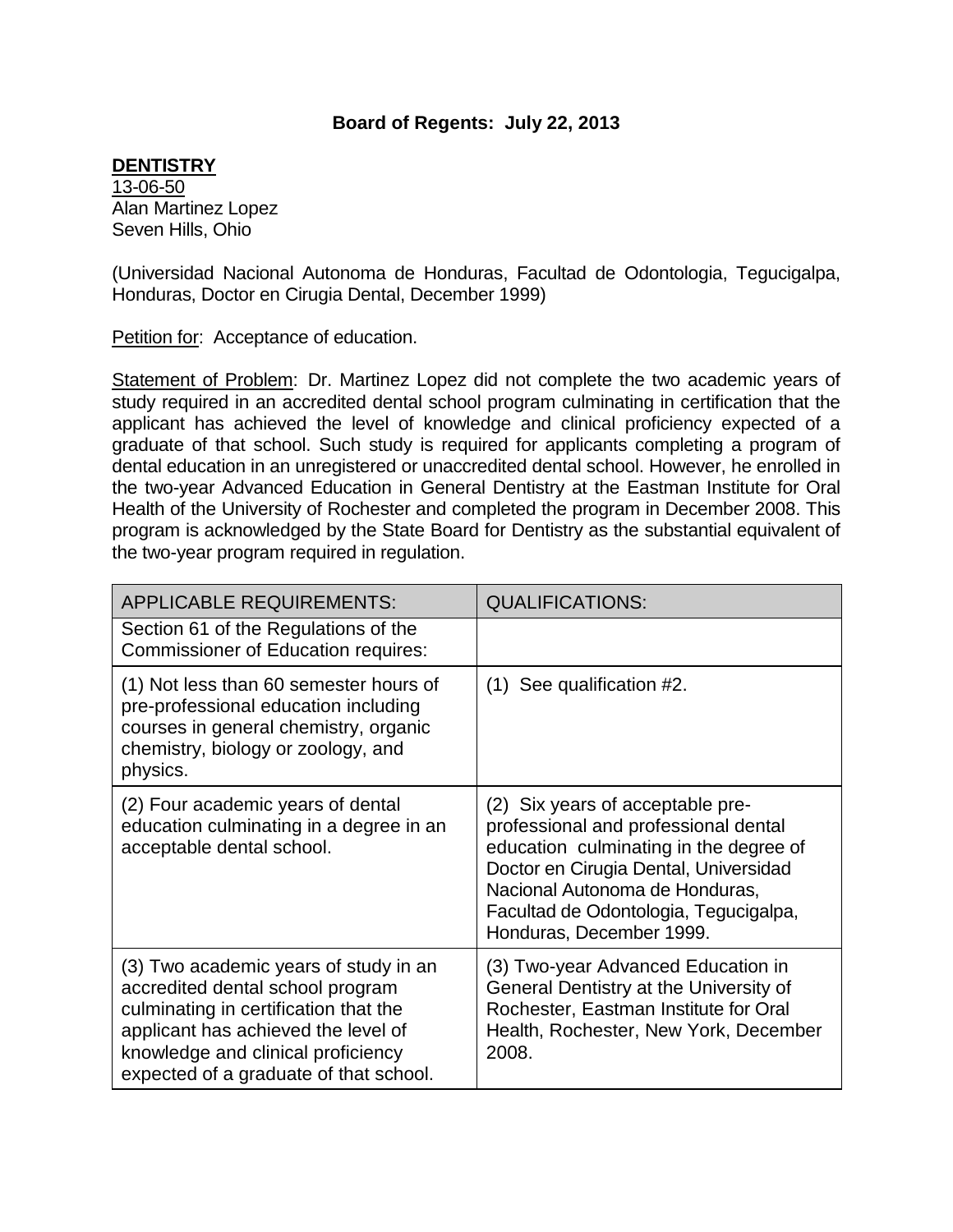| (4) Satisfactory scores on Parts I and II of<br>the National Dental Board Examinations.                         | (4) Passing scores on Parts I and II of<br>the National Dental Board Examinations. |
|-----------------------------------------------------------------------------------------------------------------|------------------------------------------------------------------------------------|
| (5) Acceptable clinically-based dental<br>residency program of at least one year's<br>duration.                 |                                                                                    |
| (6) United States citizen or alien lawfully<br>admitted for permanent residence in the<br><b>United States.</b> | (6) Alien lawfully admitted for permanent<br>residence in the United States.       |
| (7) Evidence of the required course in the<br>identification and reporting of child abuse<br>and maltreatment.  |                                                                                    |

RECOMMENDATION: The Committee on the Professions, in concurrence with the Executive Secretary of the State Board for Dentistry, recommends that the applicant's professional education requirements be considered fulfilled.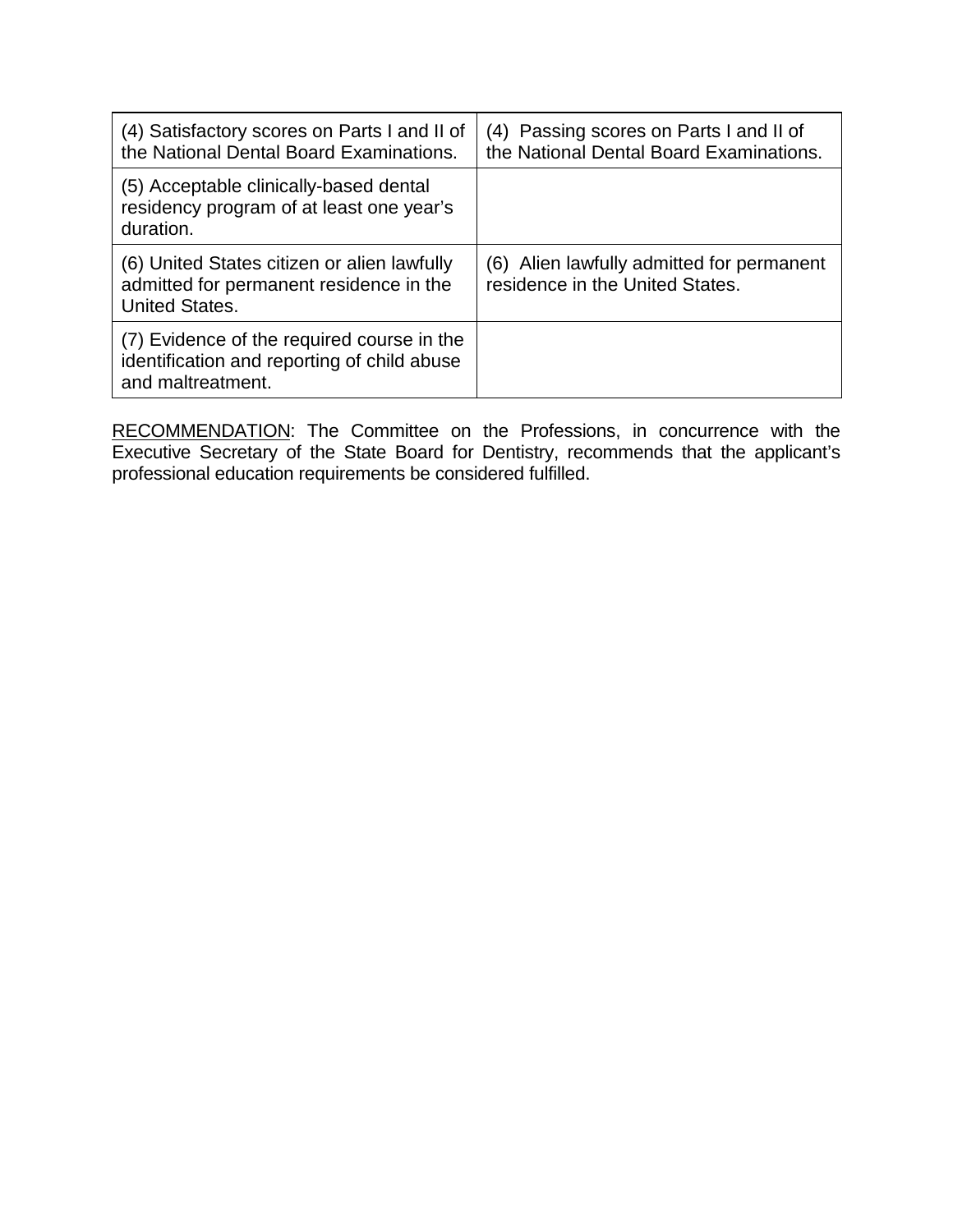### **DENTISTRY**

13-07-50 Linda Rasubala Rochester, NY

(University of Indonesia, Faculty of Dentistry, Jakarta, Indonesia, Dental Surgeon, August 1996)

Petition for: Acceptance of education.

Statement of Problem: Regulations of the Commissioner require an applicant for licensure in dentistry to complete an acceptable pre-professional education program of at least two years in length (including courses in general chemistry, organic chemistry, biology or zoology, and physics) and an acceptable professional dental education program of at least four years in length, for a total of six years of pre-professional and professional education. Dr. Rasubala completed a five-year combined pre-professional and professional dental education program at University of Indonesia, Faculty of Dentistry, in Jakarta, Indonesia. Therefore, she lacks one year of education which is in the pre-professional area.

Additionally, Dr. Rasubala did not complete the two academic years of study required in an accredited dental school program culminating in certification that the applicant has achieved the level of knowledge and clinical proficiency expected of a graduate of that school. Such study is required for applicants completing a program of dental education in an unregistered or unaccredited dental school.

Following dental school, Dr. Rasubala completed a one-year Research Fellowship and the two-year Advanced Education in General Dentistry at the Eastman Institute for Oral Health of the University of Rochester over the three-year period from June 2009 through June 2012, with both credentials being awarded in June 2012. The State Board for Dentistry recommends that the one-year Research Fellowship be considered to fulfill the remaining one year of required pre-professional education and the two-year Advanced Education in General Dentistry program is acknowledged by the State Board for Dentistry as the substantial equivalent of the two-year program required in regulation.

| <b>APPLICABLE REQUIREMENTS:</b>                                                                                                                                           | <b>QUALIFICATIONS:</b>      |
|---------------------------------------------------------------------------------------------------------------------------------------------------------------------------|-----------------------------|
| Section 61 of the Regulations of the<br><b>Commissioner of Education requires:</b>                                                                                        |                             |
| (1) Not less than 60 semester hours of<br>pre-professional education including<br>courses in general chemistry, organic<br>chemistry, biology or zoology, and<br>physics. | $(1)$ See qualification #2. |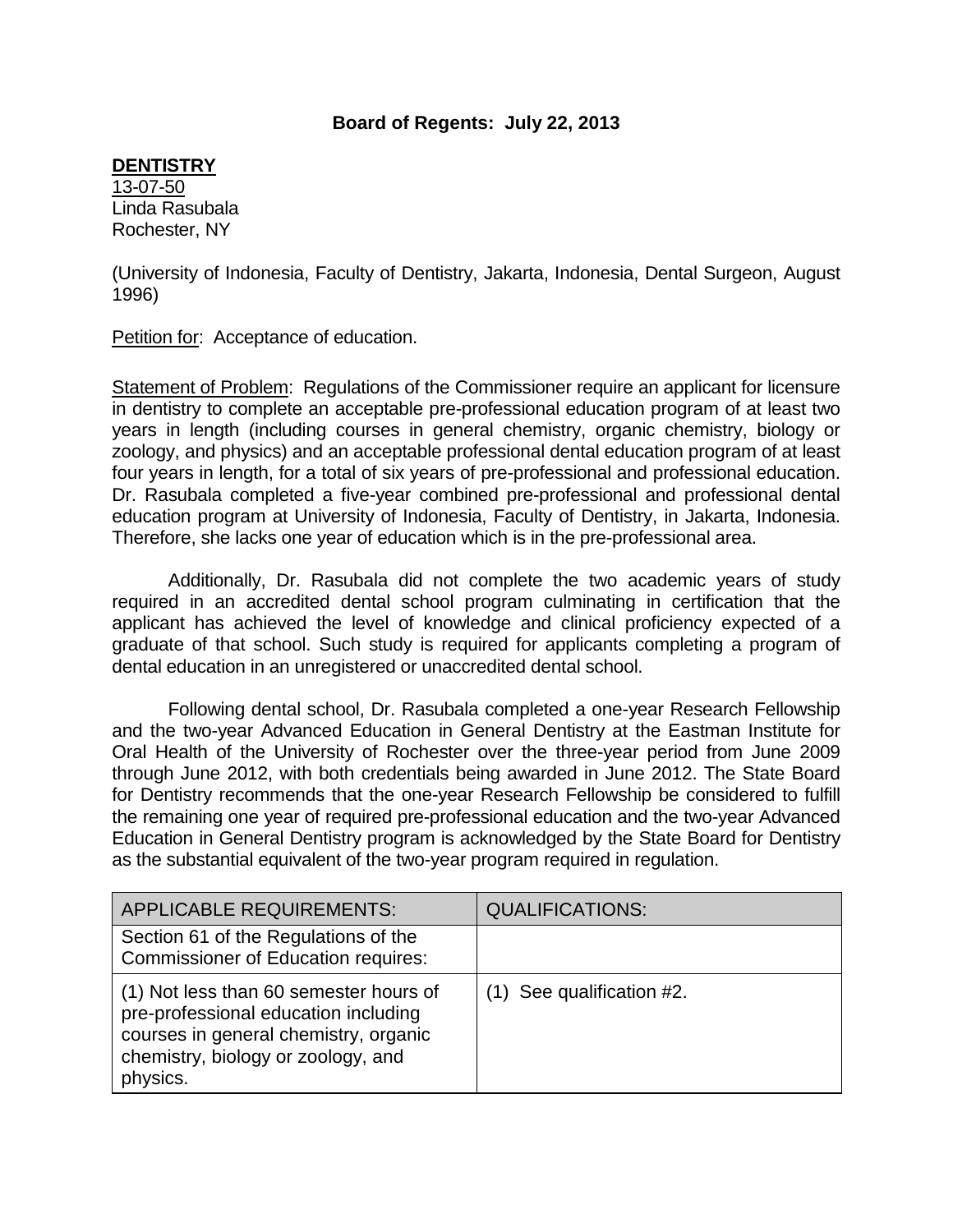| (2) Four academic years of dental<br>education culminating in a degree in an<br>acceptable dental school.                                                                                                                                 | (2)(a) Five years of acceptable pre-<br>professional and professional dental<br>education culminating in the degree of<br>Dental Surgeon, University of Indonesia,<br>Faculty of Dentistry, Jakarta, Indonesia,<br>August 1996. |
|-------------------------------------------------------------------------------------------------------------------------------------------------------------------------------------------------------------------------------------------|---------------------------------------------------------------------------------------------------------------------------------------------------------------------------------------------------------------------------------|
|                                                                                                                                                                                                                                           | (2)(b) One-year Research Fellowship at<br>the University of Rochester, Eastman<br>Institute for Oral Health, Rochester, New<br>York, June 2012.                                                                                 |
| (3) Two academic years of study in an<br>accredited dental school program<br>culminating in certification that the<br>applicant has achieved the level of<br>knowledge and clinical proficiency<br>expected of a graduate of that school. | (3) Two-year Advanced Education in<br>General Dentistry at the University of<br>Rochester, Eastman Institute for Oral<br>Health, Rochester, New York, June 2012.                                                                |
| (4) Satisfactory scores on Parts I and II of<br>the National Dental Board Examinations.                                                                                                                                                   |                                                                                                                                                                                                                                 |
| (5) Acceptable clinically-based dental<br>residency program of at least one year's<br>duration.                                                                                                                                           |                                                                                                                                                                                                                                 |
| (6) United States citizen or alien lawfully<br>admitted for permanent residence in the<br><b>United States.</b>                                                                                                                           |                                                                                                                                                                                                                                 |
| (7) Evidence of the required course in the<br>identification and reporting of child abuse<br>and maltreatment.                                                                                                                            | (7) Completed required course in the<br>identification and reporting of child abuse<br>and maltreatment.                                                                                                                        |

RECOMMENDATION: The Committee on the Professions, in concurrence with the Executive Secretary of the State Board for Dentistry, recommends that the applicant's preprofessional and professional education requirements be considered fulfilled.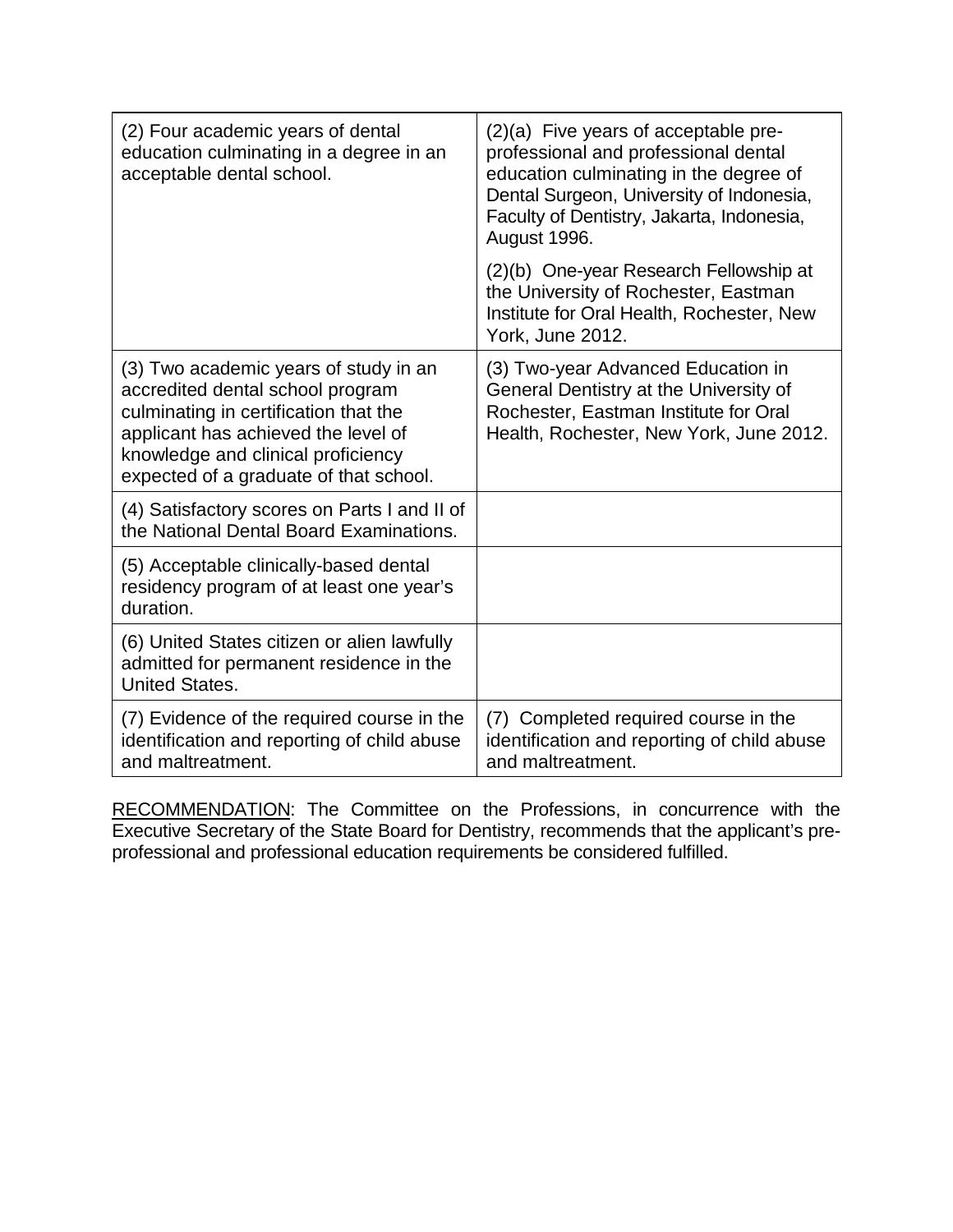## **MEDICINE**

Petition for: Conferral of the degree Doctor of Medicine (M.D.) pursuant to Section 6529 of the Education Law.

Summary Statement: The petitioners listed below are all graduates of foreign medical schools who have been licensed in New York.

The applicable requirements of Section 3.57 of the Rules of the Board of Regents require completion of a medical education program in a foreign medical school satisfactory to the Department which does not grant the degree Doctor of Medicine (M.D.), and in which the philosophy and curriculum were equivalent, as determined by the Department in accordance with the policy of the Board of Regents, to those in programs leading to the degree Doctor of Medicine (M.D.) at medical schools in the United States satisfactory to, or registered by, the Board of Regents and the Department. Secondly, petitioners must have licensure to practice medicine in New York State in accordance with provisions of Section 6524 or 6528 of the Education Law or their equivalent as determined by the Board of Regents pursuant to their authority under Section 6506 of the Education Law.

| <b>NAME OF PETITIONER</b> | <b>QUALIFICATIONS</b>                     |
|---------------------------|-------------------------------------------|
| 13-125-60C                | (1) Bangalore Medical College, Bangalore, |
| Gitika Aggarwal           | India, Bachelor of Medicine, Bachelor     |
| Martinez, GA 30907        | of Surgery, 4/26/03.                      |
|                           | (2) License #270132, issued on 05/8/13.   |
| 13-126-60C                | (1) Rural Medical College, Loni, India,   |
| Harsunran Brar            | Bachelor of Medicine, Bachelor of         |
| Manhasset, NY 11030       | Surgery, 12/31/97.                        |
|                           | (2) License #269459, issued on 4/1/13.    |
| 13-127-60C                | (1) Osmania Medical College, Hyderabad,   |
| Sujatha Buddhe            | India, Bachelor of Medicine, Bachelor     |
| Forest Hills, NY 11375    | of Surgery, $9/11/03$ .                   |
|                           | (2) License #265719, issued on 7/2/12.    |
| 13-128-60C                | (1) University of Alexandria, Alexandria, |
| <b>Amir Gendy</b>         | Egypt, Bachelor of Medicine, Bachelor     |
| New Hyde Park, NY 11040   | of Surgery, 9/30/99.                      |
|                           | (2) License #262950, issued on 9/15/11.   |
| 13-129-60C                | (1) Dacca Medical College, Dhaka,         |
| <b>MD Islam</b>           | Bangladesh, Bachelor of Medicine,         |
| Jamaica, NY 11432         | Bachelor of Surgery, 12/24/79.            |
|                           | (2) License #243430, issued on 3/14/07.   |